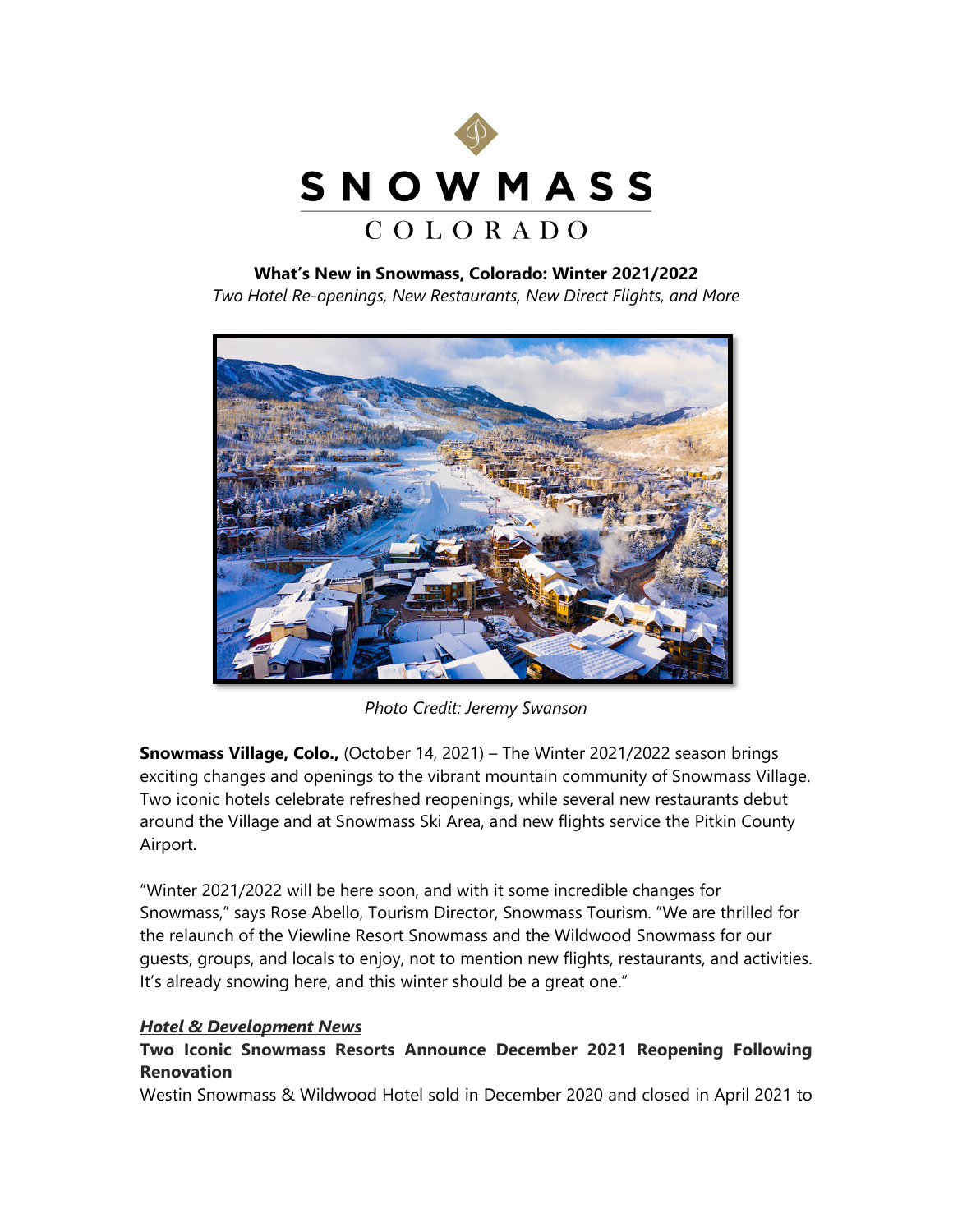undergo transformational renovations. The Westin underwent a multimillion-dollar transformation and reopens as [Viewline Resort Snowmass, Autograph Collection](https://www.marriott.com/hotels/travel/aseak-viewline-resort-snowmass-autograph-collection/) in December 2021. With renovated exteriors and interiors, the debut of Ayurvedic focused Lupine Spa and new restaurant, Stark's Alpine Grill, Viewline Resort Snowmass, Autograph [Collection](https://www.marriott.com/hotels/travel/aseak-viewline-resort-snowmass-autograph-collection/) provides the highest quality ski-in/ski-out experience. An integral part of its transformation, Viewline Resort Snowmass, Autograph Collection debuts new culinary experiences in partnership with [RING on HOOK,](https://www.ringonhook.com/) a nationally acclaimed Denver-based hospitality company. Restaurant management is overseen by Davidson Restaurant Group. [Stark's Alpine Grill](https://www.marriott.com/hotels/hotel-information/restaurant/aseak-viewline-resort-snowmass-autograph-collection/) is the new signature restaurant designed to evoke a cozy tavern feel, specializing in innovative American fare with curated menus evolving seasonally to match the year-round experience. Situated within the same complex as Viewline Resort Snowmass, Autograph Collection, sister propert[y Wildwood Snowmass](https://www.wildwoodsnowmass.com/) also unveils several enhancements, including a new restaurant and bar, [Last Chair,](https://www.wildwoodsnowmass.com/dine/last-chair/) which draws inspiration from its approachable alpine setting. Designed as a home away from home, Wildwood's 60's retro-style furnishings and edgy color palette provide a cozy-chic accommodation style. [www.marriott.com/hotels/travel/aseak-viewline-resort-snowmass-autograph](http://www.marriott.com/hotels/travel/aseak-viewline-resort-snowmass-autograph-collection/)[collection/](http://www.marriott.com/hotels/travel/aseak-viewline-resort-snowmass-autograph-collection/) and [www.wildwoodsnowmass.com](http://www.wildwoodsnowmass.com/)

#### **100% Renewable Energy Electric Pass Lodge Now Sold Out**

The newest addition to Snowmass Base Village, Electric Pass Lodge is a collection of 52 two- and three-bedroom, ski-in/ski-out residences that are designed to be ultra-efficient and 100% powered by renewable energy, resulting in no on-going carbon footprint. All 52 residences at Electric Pass Lodge are now sold out. Electric Pass Lodge's collection of all electric, ski-in/ski-out homes with resort-style amenities resonated with buyers looking for forward-thinking, all-electric homes, as did its location in the vibrant Snowmass Base Village. Electric Pass Lodge is the sixth SBV development to sell out since East West Partners, in partnership with Aspen Skiing Company and KSL Capital, acquired the development over 5 years ago. Electric Pass Lodge is scheduled for completion in Spring 2023. [SnowmassBaseVillage.com/residences](https://www.allinsnowmass.com/residences/)

#### **New Fitness Studio, Snowmass Fitness Room, Debuts on the Snowmass Mall**

Snowmass locals Charlie Burrows and Christine Newcomb opened the Snowmass Fitness Room, located on the lower level of the Snowmass Mall in advance of the 2021/2022 Winter Season. The boutique style fitness studio offers classes in Jiu Jitsu, Yoga, and Pilates, in addition to core classes, adult dance classes, HIIT style classes, and more. The studio is open Monday through Friday, and offers drop-in classes, punch passes, and monthly memberships. For a full class schedule and descriptions, please visit [www.snowmassfitnessroom.com.](http://www.snowmassfitnessroom.com/)

#### *New Restaurants in Snowmass Base Village*

#### **Kenichi Comes to Snowmass Base Village in December 2021**

Kenichi, a favorite Aspen restaurant that has been serving world-class sushi and pan-Asian cuisine for nearly three decades – is opening its third Roaring Fork Valley location in Snowmass Base Village. This latest addition to the SBV restaurant collection is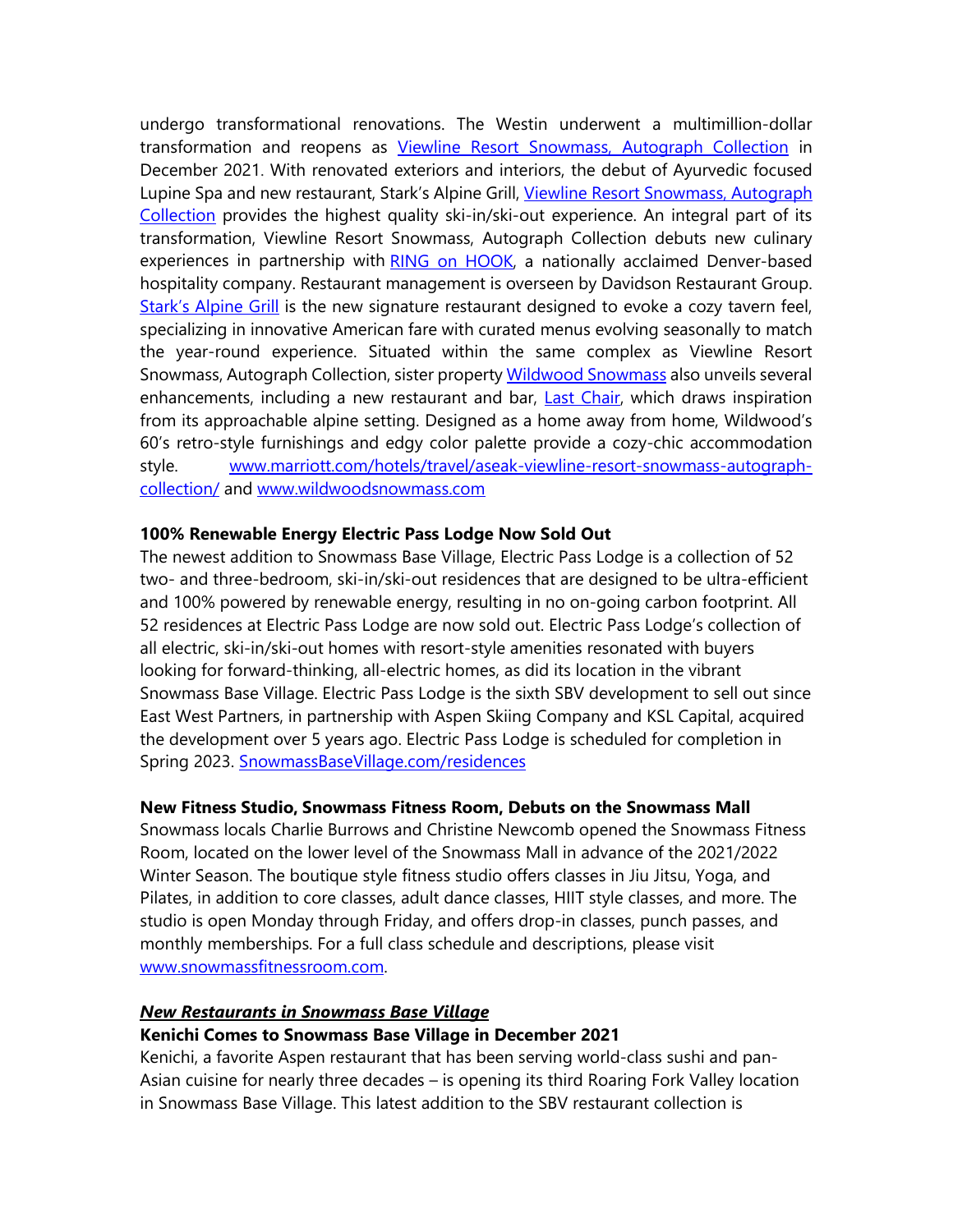planning to open its doors in December 2021, taking over the restaurant space that formerly housed Sake. [kenichiaspen.com](http://kenichiaspen.com/)

#### **Aurum Snowmass Comes to Snowmass Base Village in December 2021**

Ski town favorite Aurum is opening its third location, Aurum Snowmass, in Snowmass Base Village. The restaurant, which has a proven track record with locations in Steamboat Springs and Breckenridge, is known for its carefully curated menus and top-tier hospitality. The Aurum restaurants are part of the Destination Hospitality Restaurant Group, a company that specializes in creating dining experiences in unique destination resort markets. Aurum Snowmass offers Seasonal New American Cuisine in an elegantly casual dining space. The menu features the restaurant's classic dishes, including the Parker House Rolls, Crispy Curried Cauliflower, Warm Chocolate Chip Cookies and the popular house-made pasta. [www.aurumaspensnowmass.com](http://www.aurumaspensnowmass.com/)

# *Snowmass Ski Area Developments*

# **Aspen Snowmass Celebrates 75th Anniversary**

Aspen Snowmass celebrates 75 years of skiing and riding this winter season. This historic milestone celebrates the heritage and history of skiing in Aspen and Snowmass, as well as provides a look forward to the future of skiing with a series of activities throughout the season. The season highlights how innovation in ski racing, sustainability, athletic achievement, inclusion, art and more have led to future possibilities in each of these areas. [www.aspensnowmass.com](http://www.aspensnowmass.com/)

#### **The Alpin Room Restaurant Debuts on Snowmass**

Originally slated to open last winter in the High Alpine restaurant, the new Alpin Room restaurant pays homage to the ski culture of the Alps and introduces a menu that draws influence from the great mountain dining traditions of the French, Swiss, and Austrian Alps. Menu items include warm popovers served with butter and jam, the "Tartiflette," a fondue like combination of cheese, potatoes, and smokey bacon or the Choucroute Garnie with beer braised bratwurst, crisp pork belly, all beef frankfurter, sauerkraut and Bavarian mustard. Top off lunch with house-baked desserts such as black forest tart or cinnamon carrot cake. An extensive wine list, beer options and cocktails complement the new menu. Alpin Room is also open for breakfast. As in all of the Aspen Snowmass onmountain restaurants, Alpin Room provide food choices that are sourced from a local network of sustainable farmers and partners. [www.aspensnowmass.com](http://www.aspensnowmass.com/)

#### *Around Snowmass Village*

### **The Collective Snowmass Features New Weekly Programming**

The Collective Snowmass, the hub for community activity in Snowmass Base Village, features a robust winter lineup of weekly programming. Programming includes chess club on Mondays; the return of the popular comedy series on Wednesdays, which debuted in Summer 2021; bingo night on Thursdays; live music Fridays; ice rink performances and discos on the rink on Saturdays; and live panel discussions. The Collective also features a free ice skating rink, open daily 1:00 p.m. – 9:00 p.m., pending